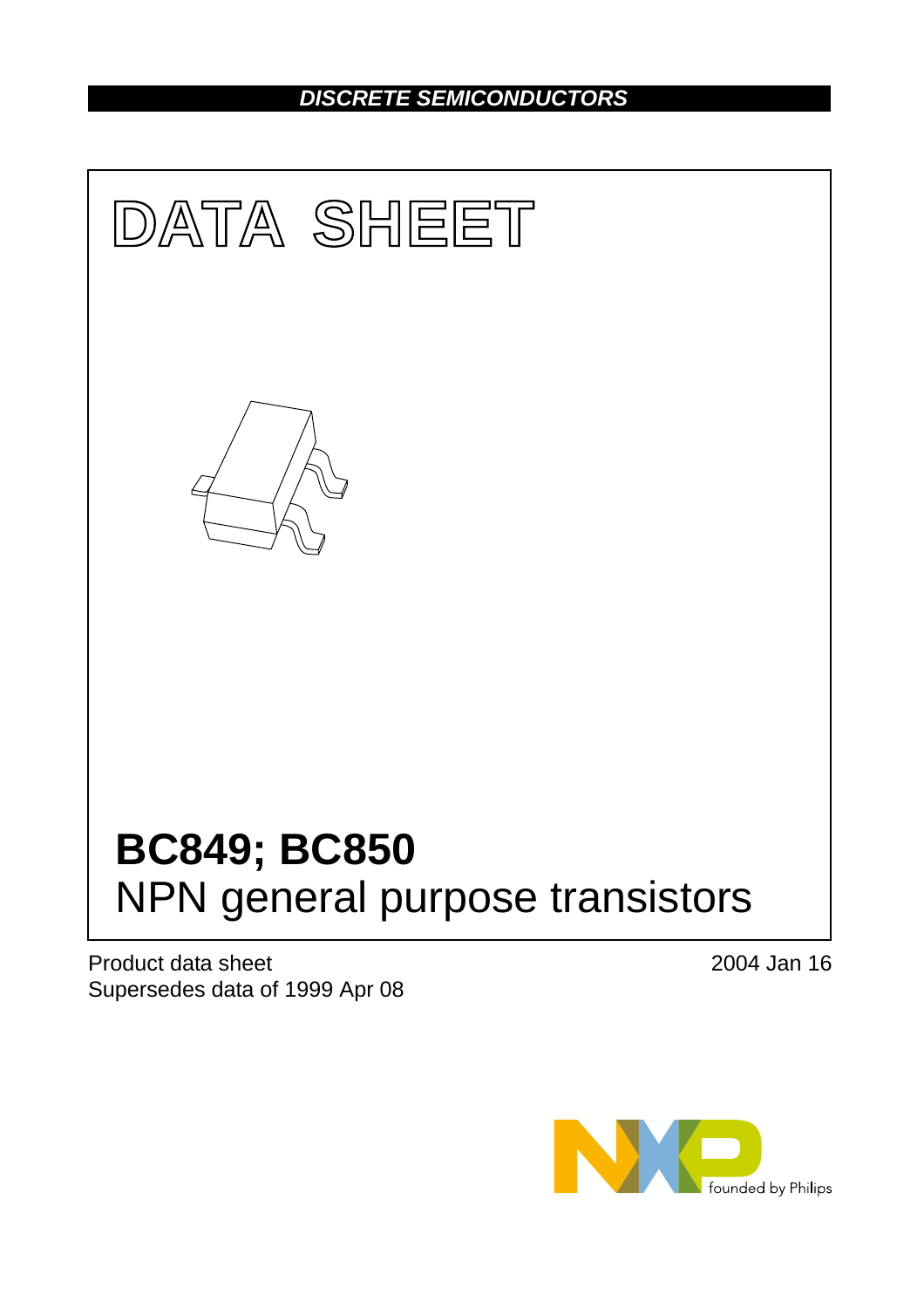# **NPN general purpose transistors BC849; BC850**

## **FEATURES**

- Low current (max. 100 mA)
- Low voltage (max. 45 V).

## **APPLICATIONS**

• General purpose switching and amplification.

# **DESCRIPTION**

NPN transistor in a SOT23 plastic package. PNP complements: BC859 and BC860.

### **MARKING**

| <b>TYPE</b><br><b>NUMBER</b> | <b>MARKING</b><br>CODE <sup>(1)</sup> | <b>TYPE</b><br><b>NUMBER</b> | <b>MARKING</b><br>CODE <sup>(1)</sup> |  |
|------------------------------|---------------------------------------|------------------------------|---------------------------------------|--|
| <b>BC849B</b>                | $2B^*$                                | <b>BC850B</b>                | $2F^*$                                |  |
| <b>BC849C</b>                | $2C^*$                                | <b>BC850C</b>                | $2G^*$                                |  |

## **Note**

- <span id="page-1-0"></span>1.  $* = p$  : Made in Hong Kong.
	- $* = t$  : Made in Malaysia.
	- \* = W : Made in China.

## **ORDERING INFORMATION**

| <b>PINNING</b> |  |
|----------------|--|
|----------------|--|

| <b>PIN</b> | <b>DESCRIPTION</b> |  |
|------------|--------------------|--|
|            | base               |  |
|            | emitter            |  |
|            | collector          |  |



| <b>TYPE</b>   | <b>PACKAGE</b> |                                          |                   |  |  |
|---------------|----------------|------------------------------------------|-------------------|--|--|
| <b>NUMBER</b> | <b>NAME</b>    | <b>DESCRIPTION</b>                       | <b>VERSION</b>    |  |  |
| <b>BC849B</b> |                | plastic surface mounted package; 3 leads | SOT <sub>23</sub> |  |  |
| <b>BC849C</b> |                |                                          |                   |  |  |
| <b>BC850B</b> |                |                                          |                   |  |  |
| <b>BC850C</b> |                |                                          |                   |  |  |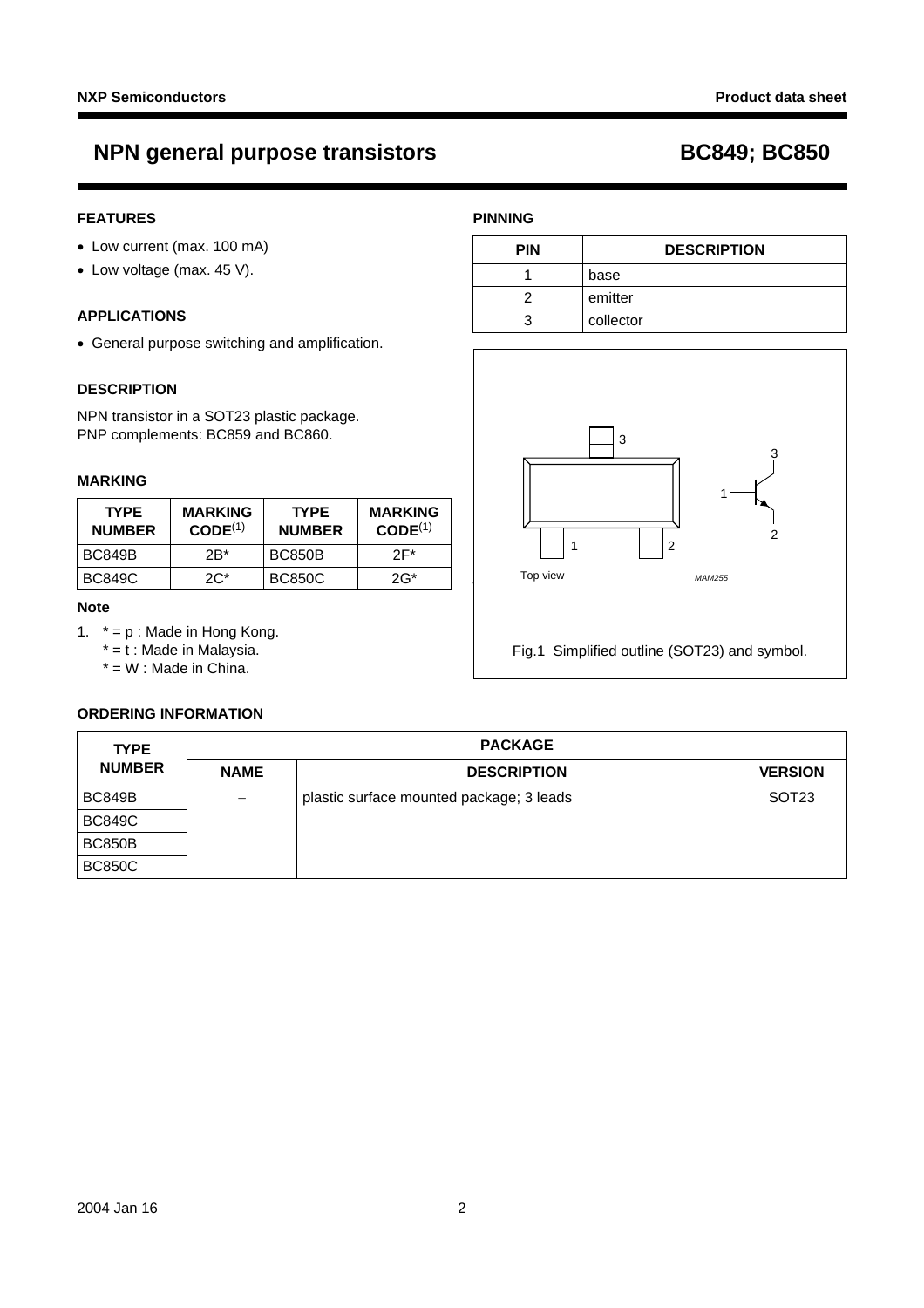# NPN general purpose transistors and a set of the BC849; BC850

## **LIMITING VALUES**

In accordance with the Absolute Maximum Rating System (IEC 60134).

| <b>SYMBOL</b>               | <b>PARAMETER</b>              | <b>CONDITIONS</b>            | MIN.  | MAX. | <b>UNIT</b>     |
|-----------------------------|-------------------------------|------------------------------|-------|------|-----------------|
| <b>V<sub>CВО</sub></b>      | collector-base voltage        | open emitter                 |       |      |                 |
|                             | <b>BC849</b>                  |                              |       | 30   | ν               |
|                             | <b>BC850</b>                  |                              |       | 50   | V               |
| <b>V<sub>CEO</sub></b>      | collector-emitter voltage     | open base                    |       |      |                 |
|                             | <b>BC849</b>                  |                              |       | 30   | ٧               |
|                             | <b>BC850</b>                  |                              |       | 45   | V               |
| <b>VEBO</b>                 | emitter-base voltage          | open collector               |       | 5    | V               |
| $I_{\rm C}$                 | collector current (DC)        |                              | -     | 100  | mA              |
| I <sub>СМ</sub>             | peak collector current        |                              |       | 200  | mA              |
| I <sub>ВМ</sub>             | peak base current             |                              | —     | 200  | mA              |
| $P_{\text{tot}}$            | total power dissipation       | $T_{amb} \leq 25$ °C; note 1 |       | 250  | mW              |
| $\mathsf{T}_{\text{stg}}$   | storage temperature           |                              | $-65$ | +150 | $\rm ^{\circ}C$ |
| $T_i$                       | junction temperature          |                              |       | 150  | $\rm ^{\circ}C$ |
| $\mathsf{T}_{\mathsf{amb}}$ | operating ambient temperature |                              | $-65$ | +150 | $\rm ^{\circ}C$ |

## **Note**

<span id="page-2-0"></span>1. Transistor mounted on an FR4 printed-circuit board.

# **THERMAL CHARACTERISTICS**

| <b>SYMBOL</b>      | <b>PARAMETER</b>                            | <b>CONDITIONS</b> | <b>VALUE</b> | <b>UNIT</b> |  |
|--------------------|---------------------------------------------|-------------------|--------------|-------------|--|
| D<br>$R_{th(j-a)}$ | thermal resistance from junction to ambient | note <sup>1</sup> | 500          | K/W         |  |

### **Note**

<span id="page-2-1"></span>1. Transistor mounted on an FR4 printed-circuit board.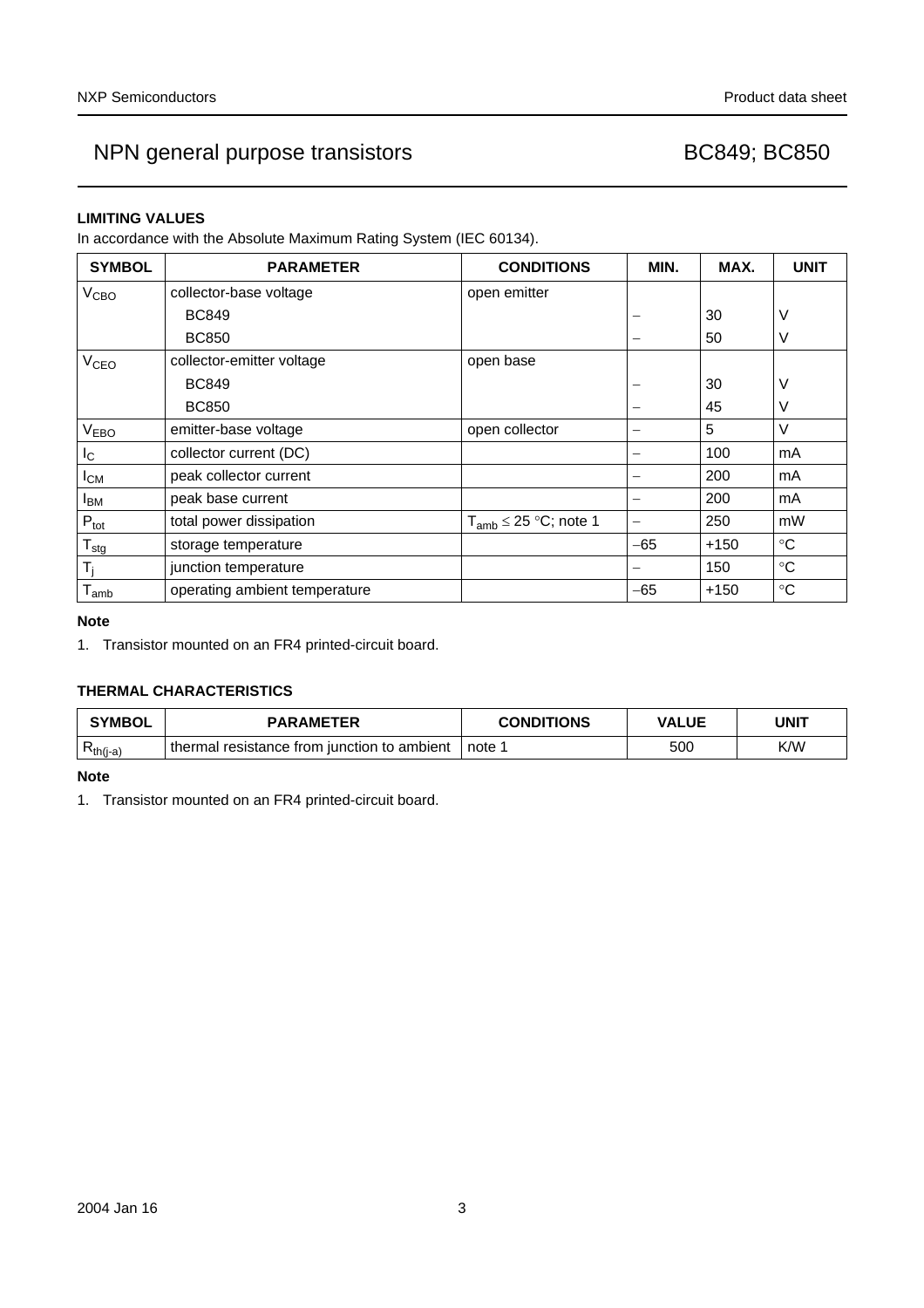# NPN general purpose transistors and the control of the BC849; BC850

# **CHARACTERISTICS**

 $T_j = 25$  °C unless otherwise specified.

| <b>SYMBOL</b>           | <b>PARAMETER</b>                | <b>CONDITIONS</b>                                                                        | MIN.                     | TYP.              | MAX.                     | <b>UNIT</b> |
|-------------------------|---------------------------------|------------------------------------------------------------------------------------------|--------------------------|-------------------|--------------------------|-------------|
| I <sub>СВО</sub>        | collector cut-off current       | $I_E = 0$ ; $V_{CB} = 30$ V                                                              |                          | L,                | 15                       | nA          |
|                         |                                 | $I_E = 0$ ; $V_{CB} = 30$ V; $T_i = 150$ °C                                              |                          | $\equiv$          | 5                        | μA          |
| <b>IEBO</b>             | emitter cut-off current         | $I_C = 0$ ; $V_{EB} = 5 V$                                                               | $\qquad \qquad -$        | $-$               | 100                      | nA          |
| $h_{FE}$                | DC current gain                 | $I_C = 10 \mu A$ ; $V_{CF} = 5 V$ ;                                                      |                          |                   |                          |             |
|                         | BC849B; BC850B                  | see Figs 2 and 3                                                                         | $\overline{\phantom{0}}$ | 240               | $\qquad \qquad -$        |             |
|                         | BC849C; BC850C                  |                                                                                          | $\overline{\phantom{0}}$ | 450               | $\overline{\phantom{0}}$ |             |
|                         | DC current gain                 | $I_C = 2$ mA; $V_{CE} = 5$ V;                                                            |                          |                   |                          |             |
|                         | BC849B; BC850B                  | see Figs 2 and 3                                                                         | 200                      | 290               | 450                      |             |
|                         | BC849C; BC850C                  |                                                                                          | 420                      | 520               | 800                      |             |
| $V_{CEsat}$             | collector-emitter saturation    | $I_C = 10$ mA; $I_B = 0.5$ mA                                                            |                          | 90                | 250                      | mV          |
|                         | voltage                         | $I_C = 100$ mA; $I_B = 5$ mA                                                             | $\equiv$                 | 200               | 600                      | mV          |
| $V_{\text{BEsat}}$      | base-emitter saturation voltage | $I_C = 10$ mA; $I_B = 0.5$ mA; note 1                                                    | $\equiv$                 | 700               | $\equiv$                 | mV          |
|                         |                                 | $I_C = 100$ mA; $I_B = 5$ mA; note 1                                                     | $\equiv$                 | 900               | $\overline{a}$           | mV          |
| $V_{BE}$                | base-emitter voltage            | $I_C = 2$ mA; $V_{CF} = 5$ V; note 2                                                     | 580                      | 660               | 700                      | mV          |
|                         |                                 | $I_C = 10$ mA; $V_{CE} = 5$ V; note 2                                                    | $\equiv$                 | $\qquad \qquad -$ | 770                      | mV          |
| $C_c$                   | collector capacitance           | $I_E = I_e = 0$ ; $V_{CB} = 10$ V; f = 1 MHz                                             | $\equiv$                 | 2.5               |                          | pF          |
| $C_{e}$                 | emitter capacitance             | $I_C = I_c = 0$ ; $V_{EB} = 500$ mV; f = 1 MHz                                           | $\equiv$                 | 11                | $\overline{\phantom{0}}$ | pF          |
| $\mathsf{f}_\mathsf{T}$ | transition frequency            | $I_C = 10$ mA; $V_{CE} = 5$ V; f = 100 MHz                                               | 100                      | $\equiv$          | $\equiv$                 | <b>MHz</b>  |
| $\overline{\mathsf{F}}$ | noise figure                    | $I_C = 200 \mu A$ ; $V_{CE} = 5 V$ ; R <sub>S</sub> = 2 kΩ;<br>$f = 10$ Hz to 15.7 kHz   | $\equiv$                 | $\equiv$          | 4                        | dB          |
|                         |                                 | $I_C = 200 \mu A$ ; $V_{CE} = 5 V$ ; R <sub>S</sub> = 2 kΩ;<br>$f = 1$ kHz; $B = 200$ Hz | $\equiv$                 | $\equiv$          | $\overline{4}$           | dB          |

## **Notes**

- <span id="page-3-0"></span>1.  $V_{\text{BEsat}}$  decreases by about 1.7 mV/K with increasing temperature.
- <span id="page-3-1"></span>2.  $V_{BE}$  decreases by about 2 mV/K with increasing temperature.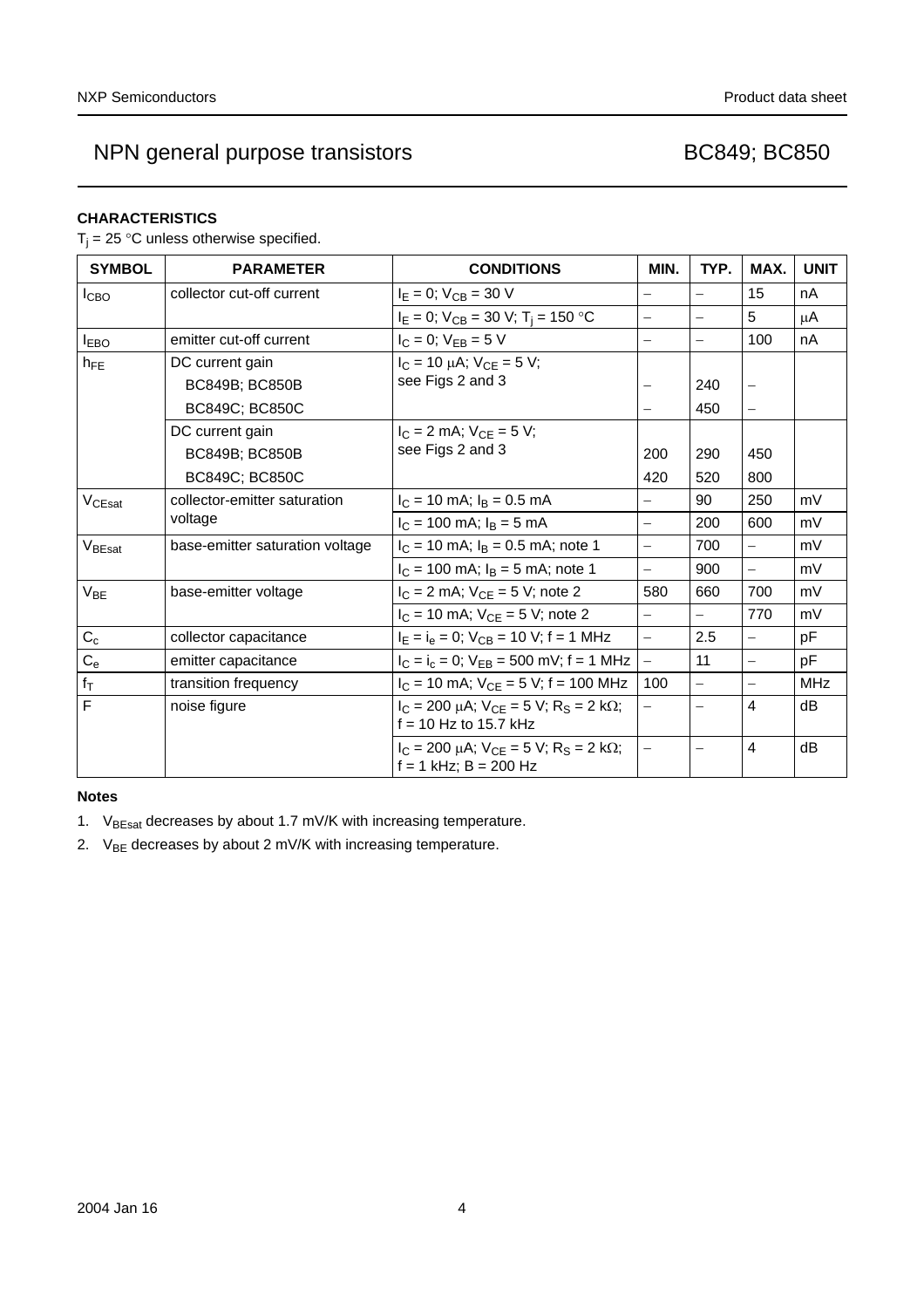# NPN general purpose transistors and a set of the BC849; BC850



<span id="page-4-1"></span><span id="page-4-0"></span>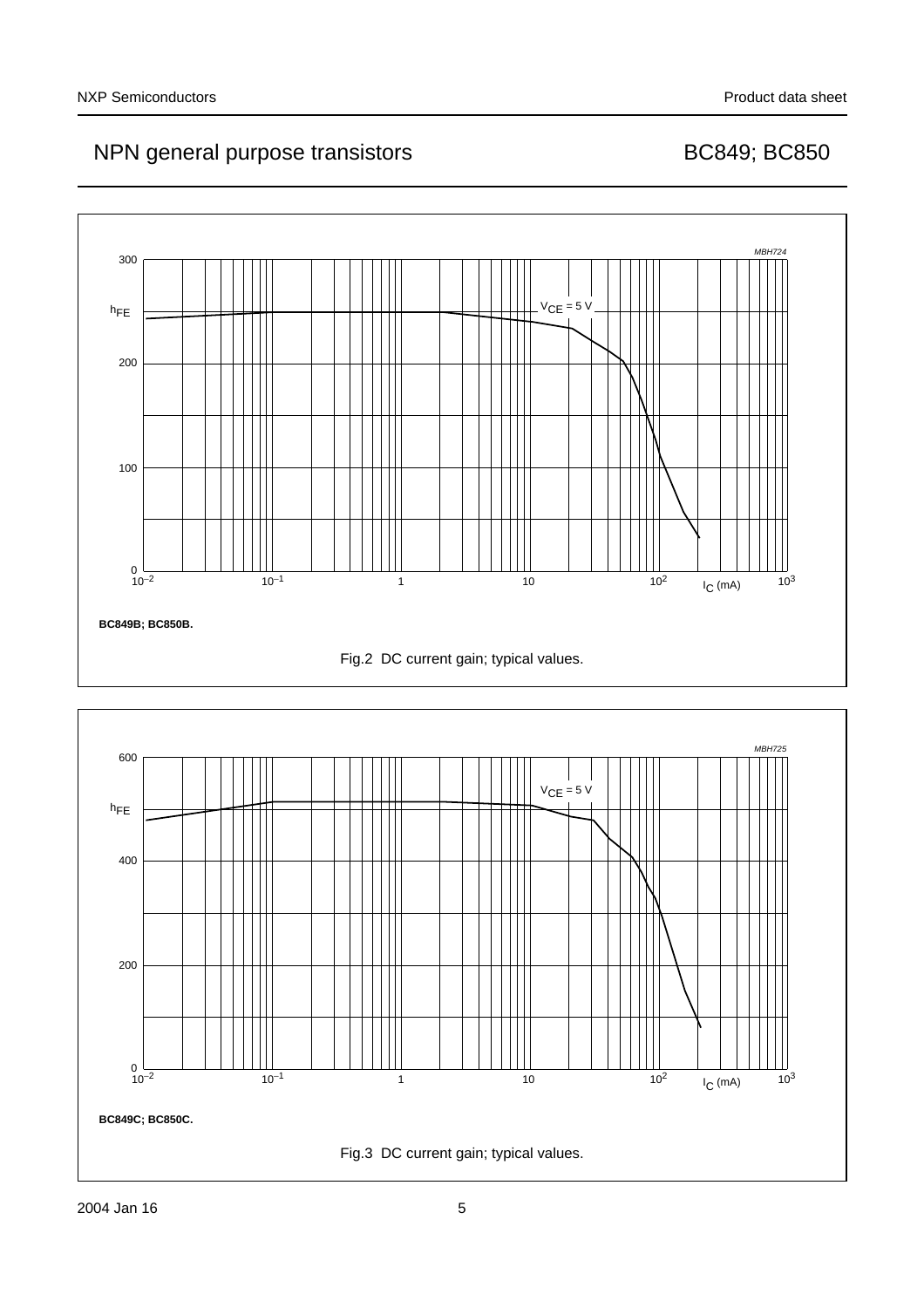# NPN general purpose transistors and a set of the BC849; BC850

## **PACKAGE OUTLINE**

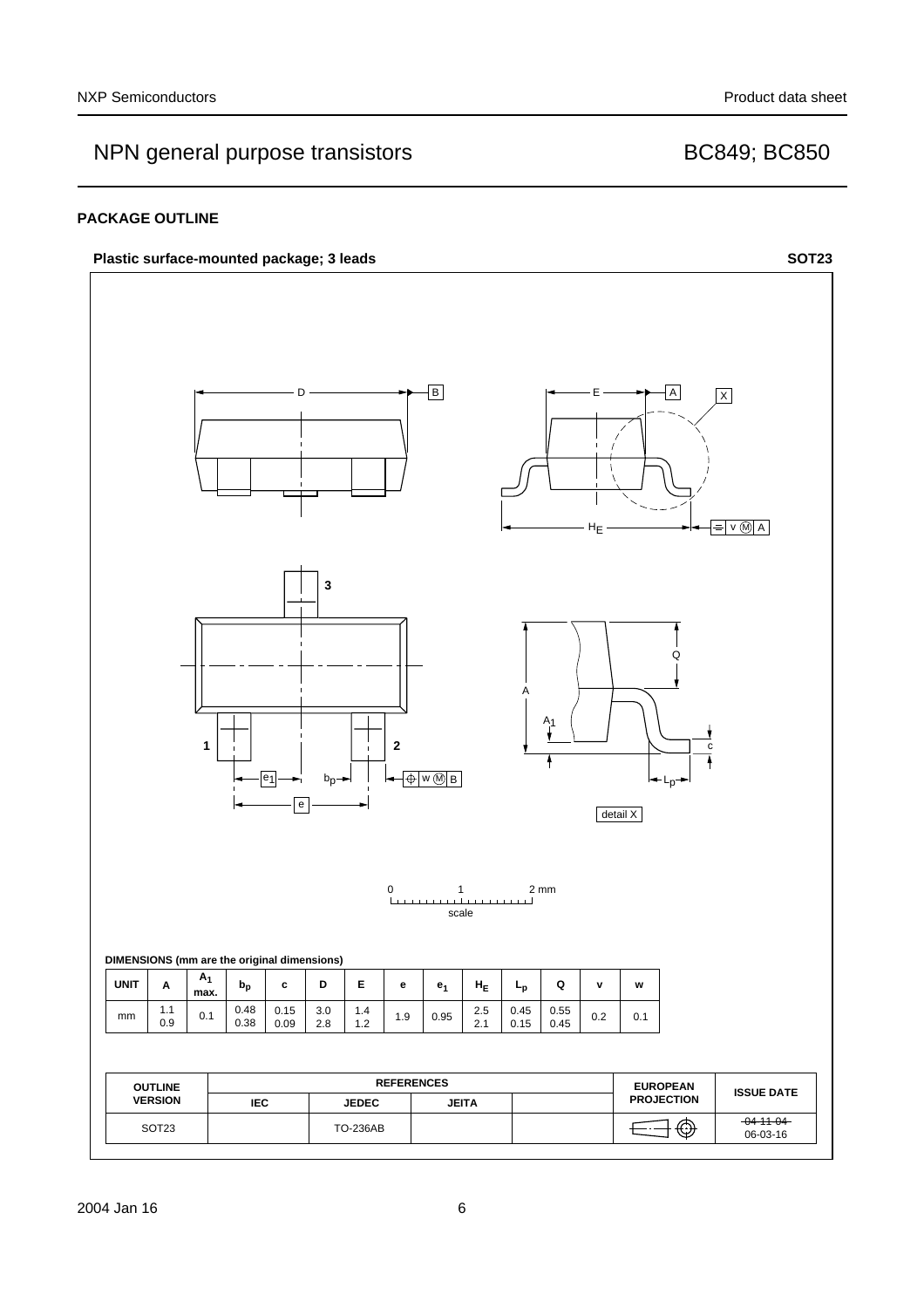# NPN general purpose transistors BC849; BC850

### **DATA SHEET STATUS**

| <b>DOCUMENT</b><br><b>STATUS(1)</b> | <b>PRODUCT</b><br><b>STATUS(2)</b> | <b>DEFINITION</b>                                                                        |
|-------------------------------------|------------------------------------|------------------------------------------------------------------------------------------|
| Objective data sheet                | Development                        | This document contains data from the objective specification for product<br>development. |
| Preliminary data sheet              | Qualification                      | This document contains data from the preliminary specification.                          |
| Product data sheet                  | Production                         | This document contains the product specification.                                        |

### **Notes**

- <span id="page-6-0"></span>1. Please consult the most recently issued document before initiating or completing a design.
- <span id="page-6-1"></span>2. The product status of device(s) described in this document may have changed since this document was published and may differ in case of multiple devices. The latest product status information is available on the Internet at URL http://www.nxp.com.

### **DISCLAIMERS**

**General** – Information in this document is believed to be accurate and reliable. However, NXP Semiconductors does not give any representations or warranties, expressed or implied, as to the accuracy or completeness of such information and shall have no liability for the consequences of use of such information.

**Right to make changes** - NXP Semiconductors reserves the right to make changes to information published in this document, including without limitation specifications and product descriptions, at any time and without notice. This document supersedes and replaces all information supplied prior to the publication hereof.

**Suitability for use**  $-MXP$  Semiconductors products are not designed, authorized or warranted to be suitable for use in medical, military, aircraft, space or life support equipment, nor in applications where failure or malfunction of an NXP Semiconductors product can reasonably be expected to result in personal injury, death or severe property or environmental damage. NXP Semiconductors accepts no liability for inclusion and/or use of NXP Semiconductors products in such equipment or applications and therefore such inclusion and/or use is at the customer's own risk.

**Applications** ⎯ Applications that are described herein for any of these products are for illustrative purposes only. NXP Semiconductors makes no representation or warranty that such applications will be suitable for the specified use without further testing or modification.

**Limiting values** – Stress above one or more limiting values (as defined in the Absolute Maximum Ratings System of IEC 60134) may cause permanent damage to the device. Limiting values are stress ratings only and operation of the device at these or any other conditions

above those given in the Characteristics sections of this document is not implied. Exposure to limiting values for extended periods may affect device reliability.

**Terms and conditions of sale** – NXP Semiconductors products are sold subject to the general terms and conditions of commercial sale, as published at http://www.nxp.com/profile/terms, including those pertaining to warranty, intellectual property rights infringement and limitation of liability, unless explicitly [otherwise agreed to in writing by NXP Semiconductors. In](http://www.nxp.com/profile/terms)  case of any inconsistency or conflict between information in this document and such terms and conditions, the latter will prevail.

**No offer to sell or license** – Nothing in this document may be interpreted or construed as an offer to sell products that is open for acceptance or the grant, conveyance or implication of any license under any copyrights, patents or other industrial or intellectual property rights.

**Export control** — This document as well as the item(s) described herein may be subject to export control regulations. Export might require a prior authorization from national authorities.

**Quick reference data** — The Quick reference data is an extract of the product data given in the Limiting values and Characteristics sections of this document, and as such is not complete, exhaustive or legally binding.